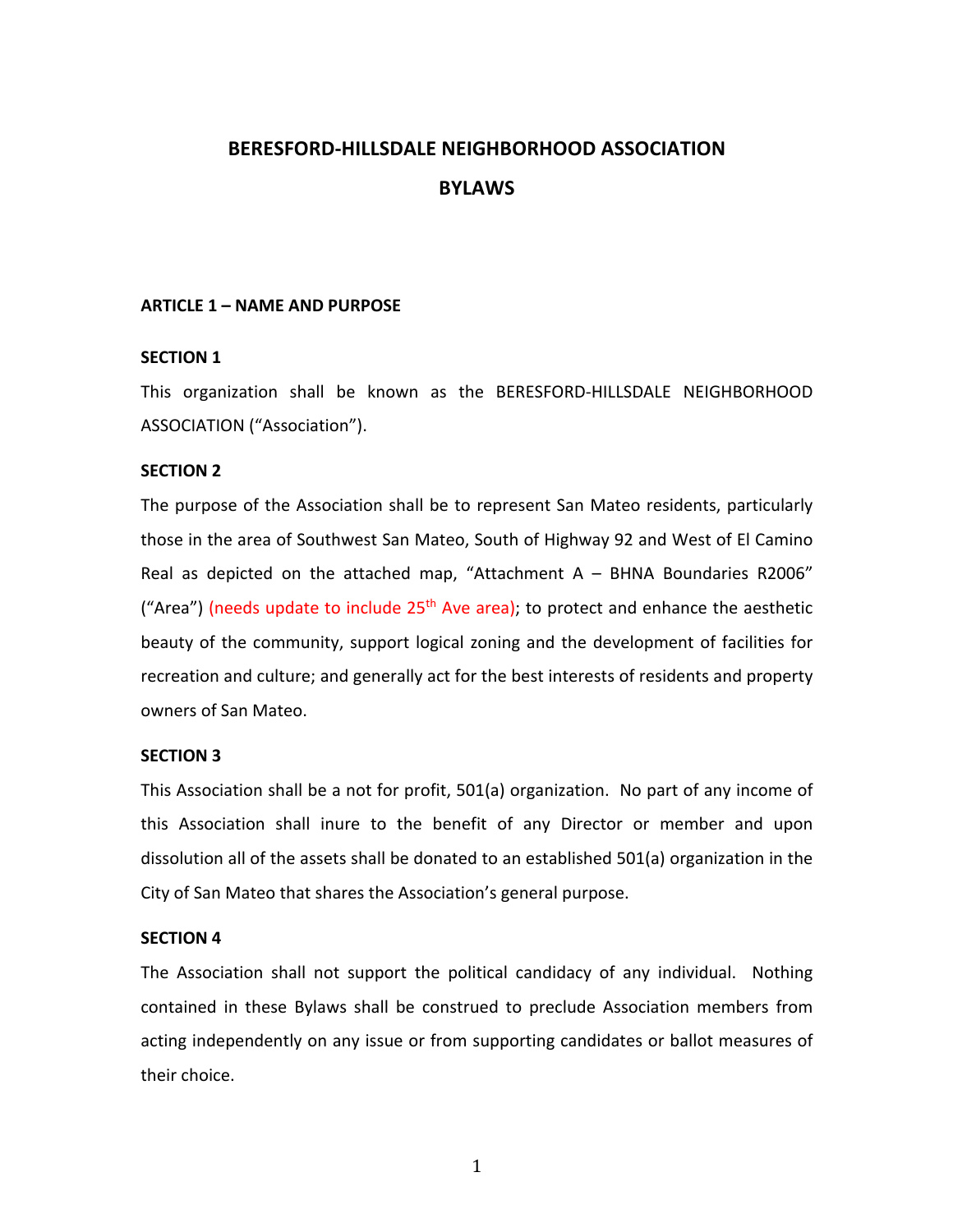#### **ARTICLE 2 – MEMBERSHIP**

#### **SECTION 1**

**Eligibility – Classes of Membership:** Any person 18 years of age and older with a primary residence in BHNA's Area shall be eligible for an "Active" voting membership in the Association. Any person 18 years of age and older, without regard to residence, shall be eligible for a non-voting "Friends of BHNA" membership. All applicants for Active membership shall at least annually submit a completed application with dues payment, setting forth their full name(s), contact information, and affirming that they are at least 18 years of age and that their primary residence is located within BHNA's Area. Both classes of membership require the ongoing payment of dues.

#### **SECTION 2**

**Dues:** Annual membership dues shall be paid per residential unit, and shall be the same for both classes of membership. Every member of that residential unit, 18 years of age and older, shall be considered a member for eligibility as defined in these bylaws. The amount of dues can be changed by at least a 2/3 vote of the Board, or by at least a 2/3 vote of membership at any regularly scheduled meeting of the Association. Dues are considered paid when received by an officer of the Association and will be applied to the fiscal year following the date of payment. Any increase in dues shall be applicable to the fiscal year specified in the approval and shall not be retroactive to a current or previous fiscal year.

#### **SECTION 3**

**Resignation:** Any member may resign from the Association by submitting a letter or electronic mail to the Board. Any member who fails to pay dues when required will be considered "Inactive" and, therefore, ineligible to vote or hold office until such dues have been paid in full.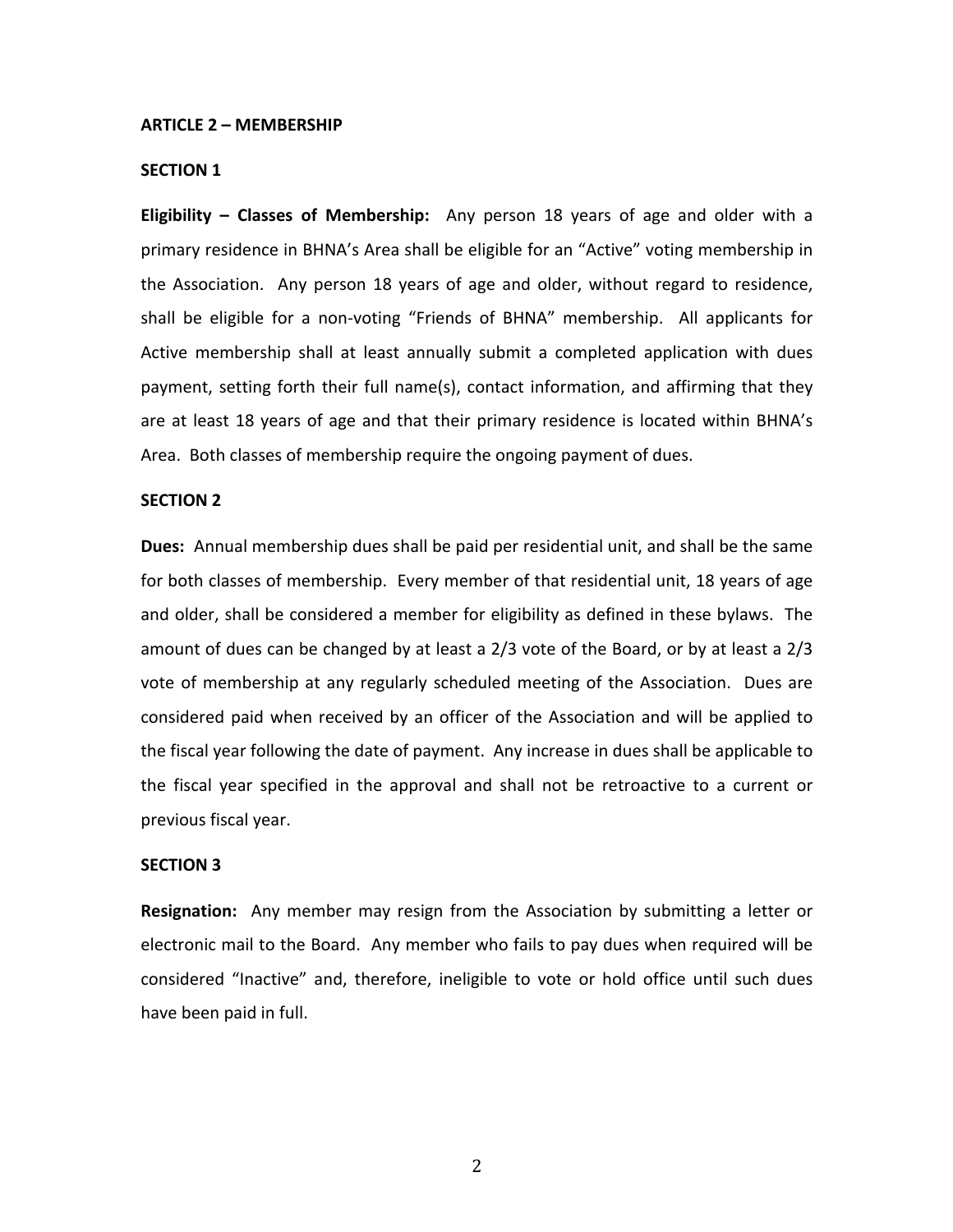#### **SECTION 4**

**Removal:** A member may be removed from membership in the Association for cause at the recommendation of the Board followed by a vote of at least 3/4 of the members present at a regularly scheduled meeting of the Association.

## **ARTICLE 3 – OFFICERS AND DIRECTORS**

#### **SECTION 1**

**Qualifications**: Officers and Directors must be Active members in good standing of the Association.

## **SECTION 2**

**Officers:** The Officers of the Association shall consist of the following, elected from the currently elected Directors:

**President:** The President shall preside at all meetings of the Association and shall become the Past President for the term immediately succeeding his/her term as President.

**Past President:** To provide for continuity, the President shall become the Past President for the term immediately succeeding his/her term as President. If the immediate prior President cannot serve, any former President is eligible for this office.

**Vice President:** The Vice President shall preside in the absence or at the direction of the President and shall succeed to the Presidency when a vacancy occurs in that office.

**Secretary:** The Secretary shall keep an accurate record, in permanent form, of all meetings of the Association and of the Board.

**Treasurer:** The Treasurer shall receive and account for all Association funds, and shall present a detailed annual report at the first regular meeting of each calendar year. He/she shall provide reports at each meeting of the Board. At any regular meeting, any member may request a Treasurer's report be given at the next regular meeting. Disbursement of funds, not in the normal order of business, must be authorized by a majority vote of the Active membership or by a majority vote of the Board of Directors.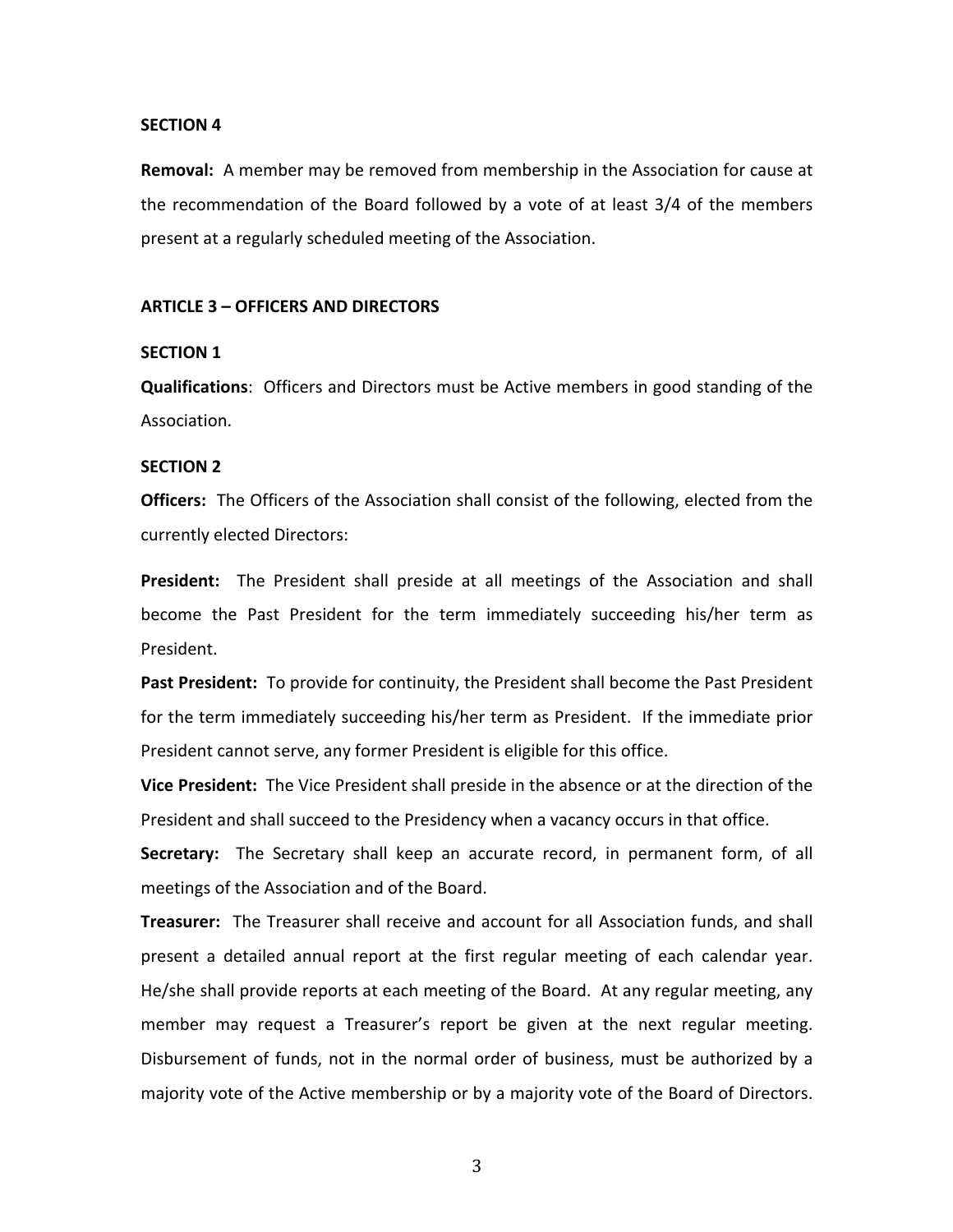Checks shall be signed by any two of the following: the Treasurer, the President, the Vice President, or any former President, if the Board approves that person. As part of receiving member's dues, the Treasurer shall work with the Membership Coordinator to maintain a list of current membership, including each member's address, telephone number, and/or email address. The Treasurer shall also compile, produce, and file all tax related documents and all documents required to maintain the Association's taxexempt status.

**Representatives to the San Mateo United Homeowners Association (SMUHA):** The Board shall appoint from its membership representatives and alternate representatives to SMUHA or any similar successor organization.

**Non-Officer Positions:** The Board may appoint the following from among its members: Newsletter Editor, Membership Coordinator, and Communications Coordinator. All shall have the powers, duties, and qualifications set forth in Appendix A. (Find and attach Appendix A)

**Assistance to Officers:** The Board may designate any Association member to assist any officers with any of their duties, with the exception of check signing which cannot be delegated to other than those described above. Two members may share the Secretary and Treasurer positions.

#### **SECTION 3**

**Directors:** There shall be no fewer than five or more than nine Directors of the Association. Directors shall be elected at the same Regular Meeting as the Officers. The duties of each director shall be to work with all Board members to manage the affairs of the Association, as outlined in these Bylaws.

**Directors Emeritus:** There shall be a maximum of three Directors Emeritus of the Association who shall be elected at the same meeting as the Officers and Directors. They shall be former officers and directors whose experience is beneficial to the continued successful operation of the Association. They will attend all Board meetings, serve the same purpose, and have the same voting rights as Directors.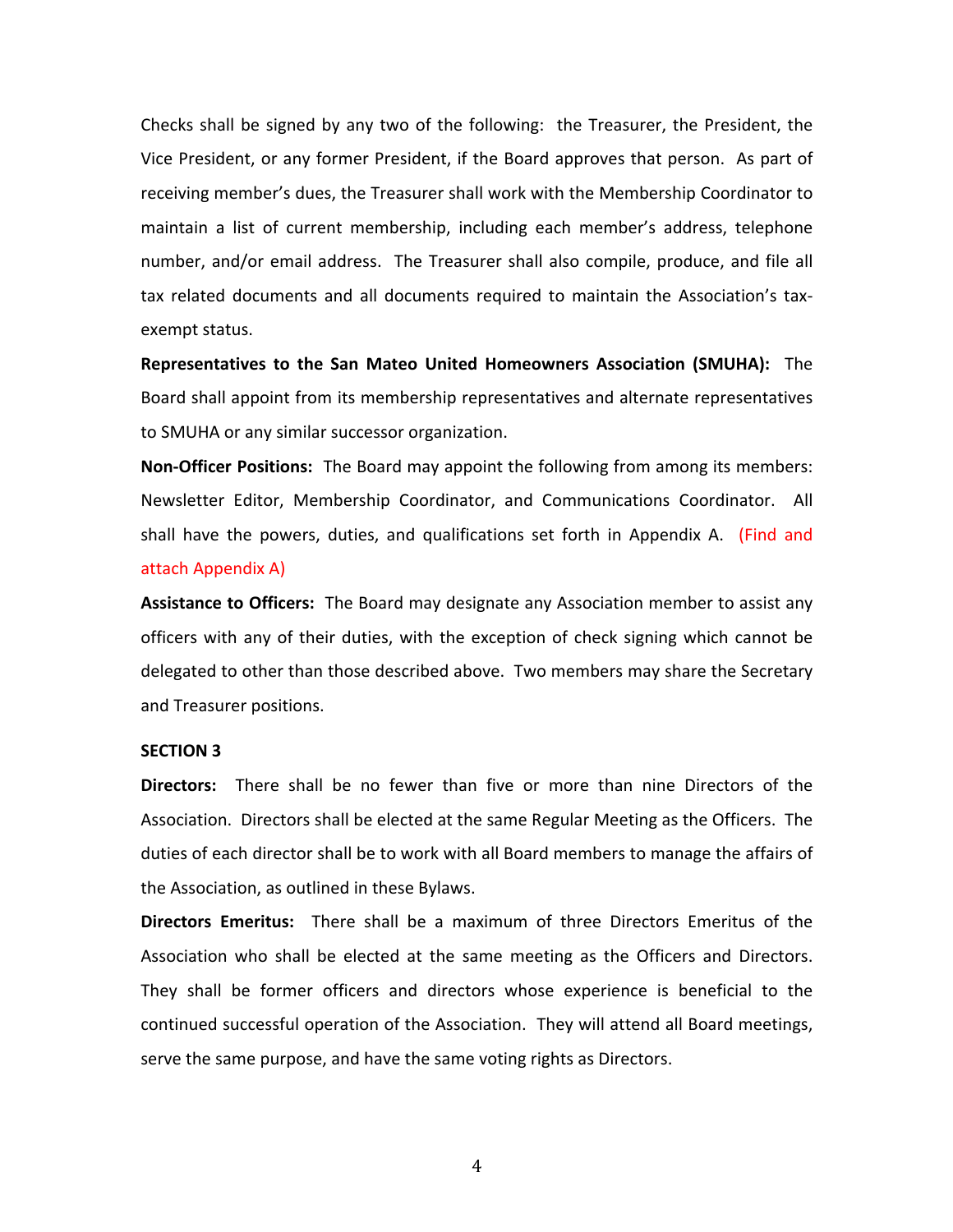#### **SECTION 4**

**Board of Directors:** All Officers, Directors, and Directors Emeritus are to be members of the Board of Directors ("Board") and shall possess full voting rights on the Board.

**Powers:** Subject to applicable law and the provisions of these Bylaws, all Association powers shall be exercised by or under the authority of, and the affairs of the Association shall be controlled by the Board. However, the Board can take no position on behalf of the Association on any issue without the consent of the Active members as described in Article V, Sections 1 and 2. The Board may however, take and publicize a position as the Board, which shall become the Association position on the issue as provided in Article V, Sections 1 and 2. If the membership disapproves the Board's position, the position of the Board shall be rescinded and shall not be the position of the Association. It shall be the duty of the Board to keep the membership appraised of any matters of interest to the Association.

**Meetings:** The Board meetings shall take place in at least four months of the year, not to include December. The Board shall hold a reorganization meeting after the new Board members are installed, and before the next regular Association meeting, at a time and place to be selected by the President. Additional Board meetings may be held at such time as determined by a majority of the Board at a prior Board meeting. The president, when he/she deems it necessary, may call a special meeting of the Board. Where the President is unwilling or unable to act, such a meeting may be called by a quorum of directors.

#### **SECTION 5**

**Receipt of Funds:** All officers shall be empowered to receive payment of dues and shall be required to promptly submit all such funds to the Treasurer.

# **SECTION 6**

**Election of Officers, Directors, and Directors Emeritus:** During September of each year, a nominating committee of three regular Association members shall be selected by the President with the concurrence of the Board to nominate Officers, Directors, and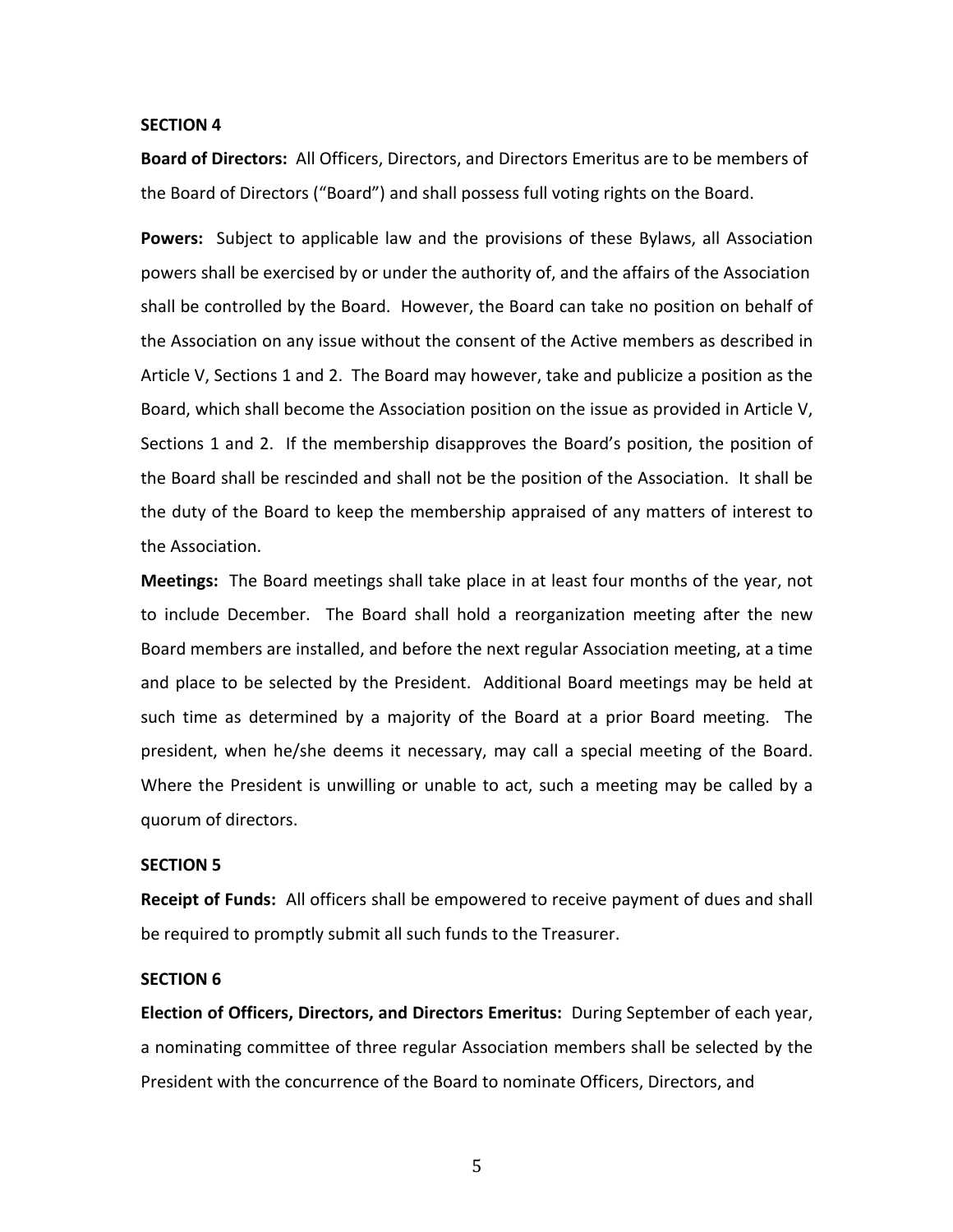Directors Emeritus for the succeeding year. The report of the nominating committee shall be presented at the first regular meeting of the Association in each calendar year. During that meeting additional nominations from the floor shall be permitted. Where none are made, the entire slate may be elected by acclamation. If there are additional nominations, each candidate shall be permitted to speak on his/her candidacy for a time not to exceed five minutes. Election for each office shall be by secret ballot of the Active members, and favorable votes from a majority of the Active members present shall elect each candidate. Separate balloting shall be used to fill each office. Installation of those elected shall take place at this meeting. The term of office for all those elected shall end upon the installation of a successor. Further, no Officer, Director, or Director Emeritus shall hold the same office for more than two consecutive terms of two years each.

### **SECTION 7**

**Removal of Officers and Suspension:** The same provisions governing the removal of members shall govern the removal of officers of the Association. In addition, any Officer, Director, or Director Emeritus who, without excuse, fails to attend three consecutive regular meetings, three consecutive Board meetings, or who does not perform duties assigned to him/her may be removed from the Board upon a 2/3 vote of the Board at a meeting at which a quorum is present. Any Officer, Director, or Director Emeritus allowing public use or publicity of his/her position in this Association in violation of these Bylaws shall be immediately deemed suspended from all duties and can only be reinstated by a majority vote of the Active members at the next regularly called meeting. In the interim, the President may assign the suspended Board member's responsibilities to another Officer, Active member, Director, or Director Emeritus

#### **SECTION 8**

**Replacement:** Should any Officer, Director, or Director Emeritus become unwilling or unable to continue in his/her office, or be promoted, suspended, or removed from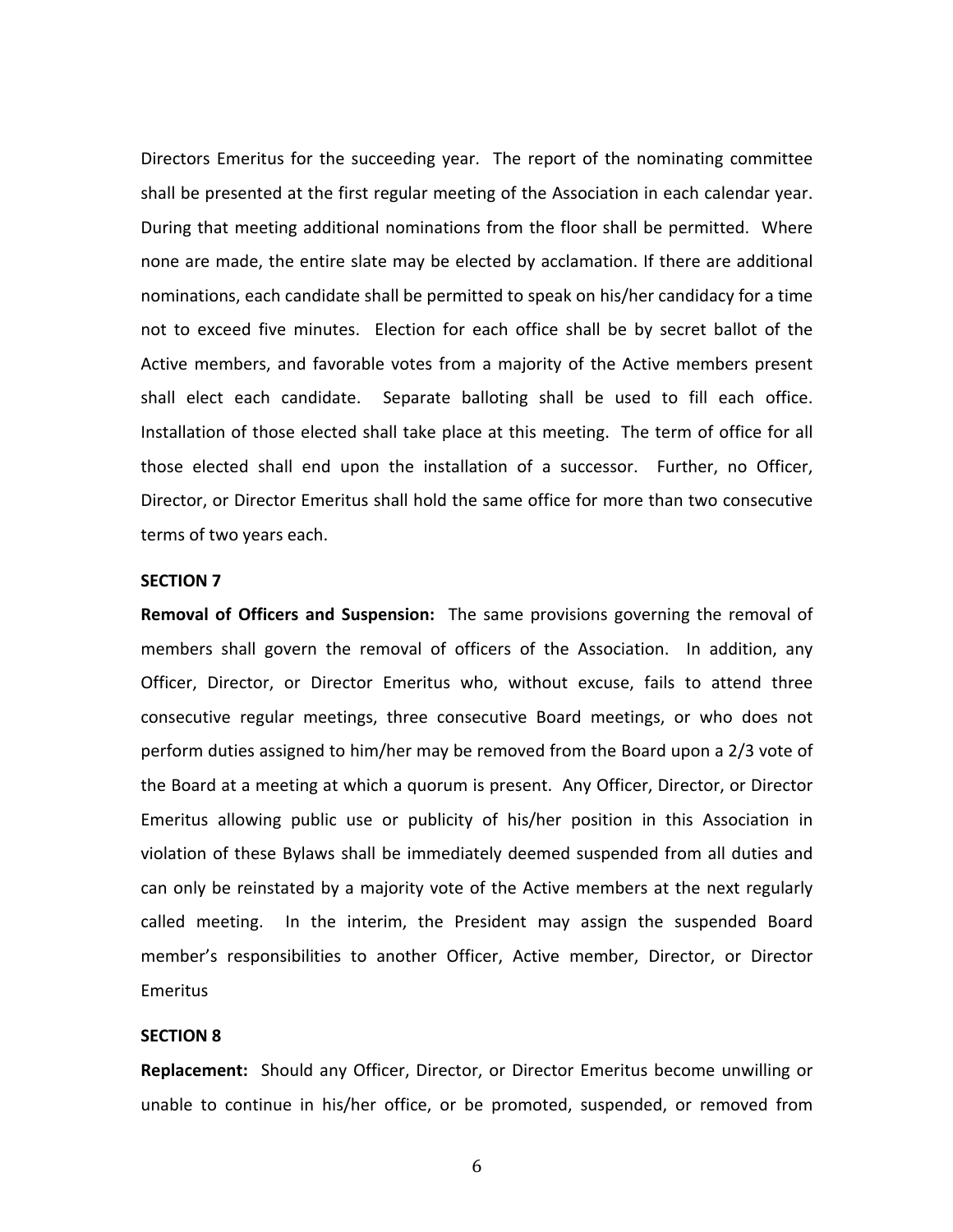his/her office, a replacement may be elected to fill the office for the remainder of the term by a majority of the Board at a meeting where a quorum is present.

## **ARTICLE 4 – MEETINGS**

## **SECTION 1**

Regular meetings of the Association shall be held in a minimum of four months of the year with the exception of December. The location and time of the meetings is to be determined by the President. All members shall be notified in writing at least five days prior to any meeting. For purposes of this section, notice is deemed given when mailed (USPS) or sent (email).

## **SECTION 2**

Twenty-five of the Active Association members at any properly called general Association meeting shall constitute a quorum. A quorum for Board meetings shall be more than half of the current membership of the Board.

#### **SECTION 3**

Meetings shall be conducted in accordance with Robert's Rules of Order, Revised Edition, insofar as they do not conflict with specific provisions of these Bylaws.

#### **SECTION 4**

All regular meetings of the Association shall be open to the press and the public. The President or the designee conducting the meeting may require all at the meeting to sign an attendance register.

## **ARTICLE 5 – PUBLIC POLICY POSITIONS**

# **SECTION 1**

**Process for Regular Approval:** Proposals for Association Public Policy Positions may be initiated by the Board or Active Members and will be submitted with recommendation by the Board to the Association membership for an approval vote at a regularly scheduled Association meeting. A 2/3 favorable vote of Active Members will be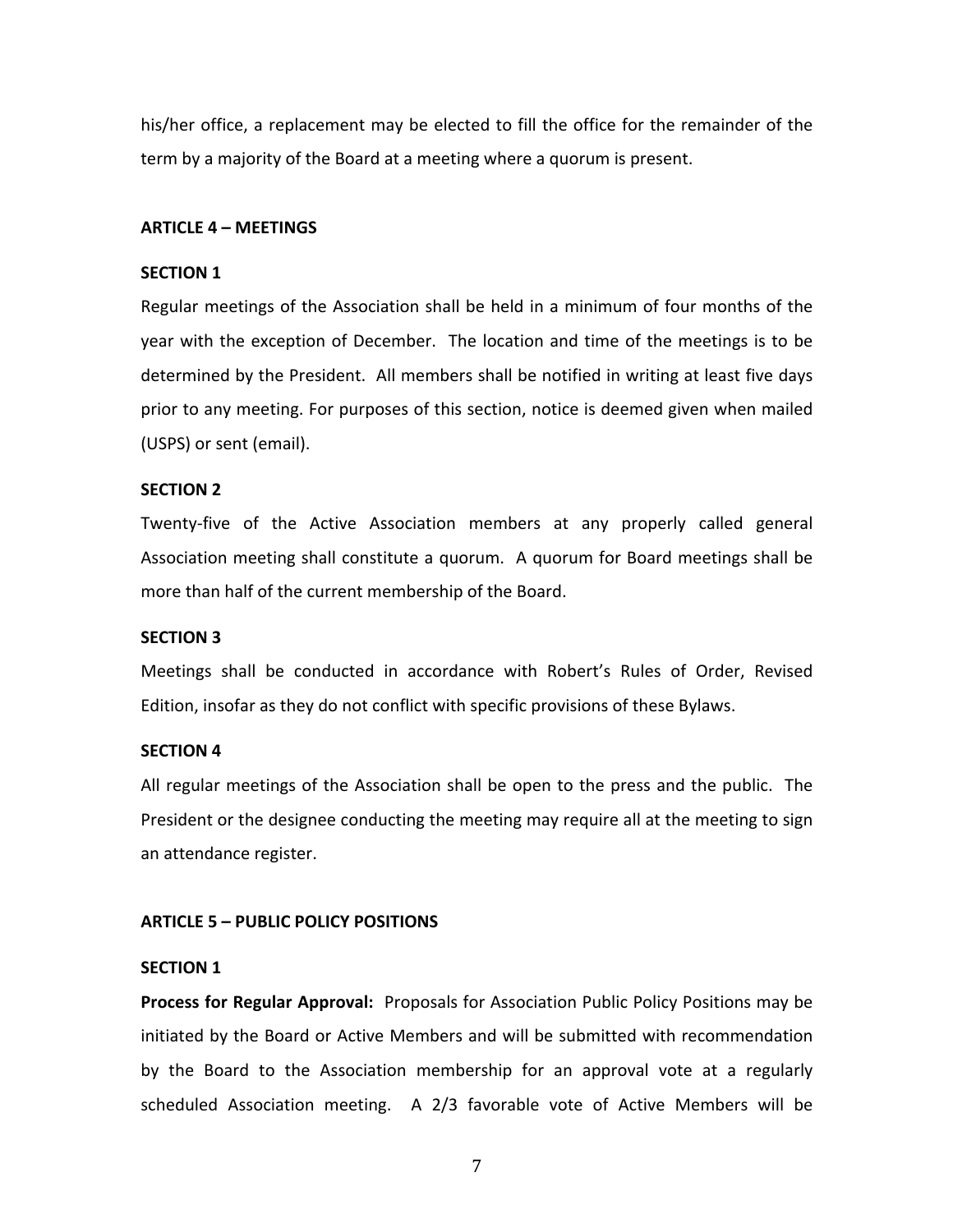required for adoption. If said public policy position is adopted, any Officer or Director opposing the adopted position shall be expected to abide by this position and either support or remain publicly silent on the public policy position in question. Where such Officer or Director feels that he/she must publicly announce opposition, said intention shall be communicated to those present at the meeting wherein said public policy position is adopted. When announcing such opposing view, he/she shall affirmatively state that he/she is acting on his/her own and shall in no way associate him/herself with the Association while doing so. It shall be understood that the Association has no desire, either overt or covert, to restrict in any way the rights of its individual members, Officers, or Directors

## **SECTION 2**

**Process for Approval of Time Sensitive Positions:** The Board may take a position to be publicly announced on time sensitive matters concerning, affecting, or being considered by the State of California, the City of San Mateo, the County of San Mateo, or any other governmental entity, or to urge any of said bodies to take a position or action in the public interest. Said Board position shall be posted on the Association website, announced in the next newsletter, and announced at the next regularly scheduled Association meeting. Said position shall become the position of the Association only after a 2/3 favorable vote of the Active members present at that regularly called meeting. If the vote disapproves the Board position, that position shall be rescinded and shall not be the position of the Association.

#### **ARTICLE 6 – AMENDMENTS**

These Bylaws may be amended by a 2/3 vote of the Active members present at any regularly scheduled meeting of the Association provided that proper notice has been given at the preceding regularly scheduled meeting. Members shall have the opportunity to request a copy of such amendments when the first notice is provided.